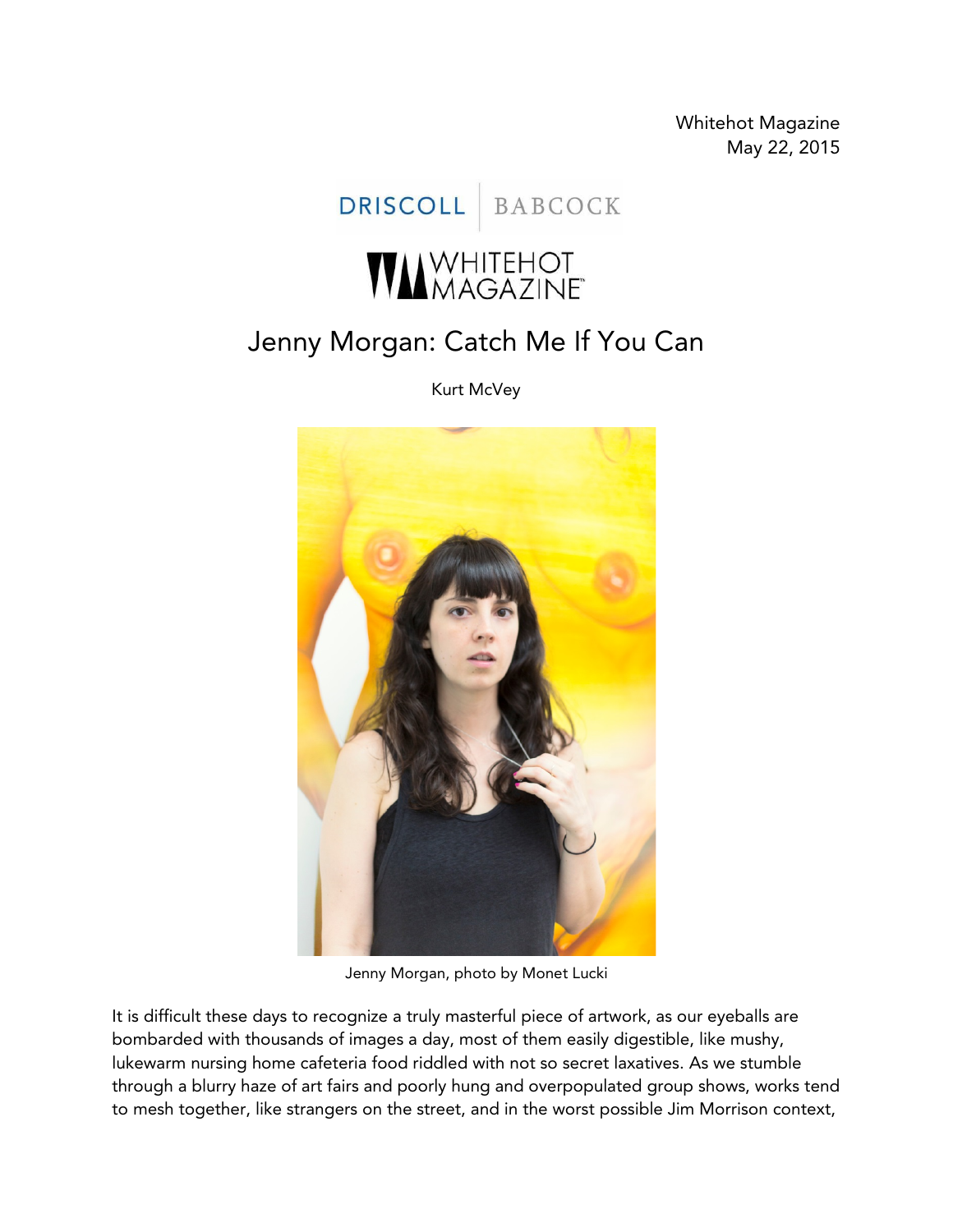with some perhaps a tiny bit more attractive or interesting than the last, though for the most part, ultimately forgettable. That is why it is vital to take a moment to declare that Jenny Morgan's 2015 work "Dark Star" essentially a portrait of a young, in demand art model currently living in New York named Syrie Moskowitz is one of the most well crafted and emotionally striking paintings to immerge in the last quarter century and should by all rights and means stand alongside John Singer Sargent's "Portrait of Madame X", or even Botticelli's "The Birth of Venus" which the piece instantly recalls, as a work of art that will endure the ages. What makes "Dark Star" special, and this is somewhat the case for all of Morgan's work in "All We Have Is Now", her second and refreshingly impressive (remember being impressed by art?) solo show at Driscoll Babcock Gallery, is its ability to perfectly straddle the line between the classical, figurative, and representational approach to image making, while catering to an immediate contemporary urge to be vibrant, Pop, sexual, slightly conceptual and even graphic in an almost advertorial sense. "Dark Star" hits all the markers of what a great piece of art should be; fun, timely (women retaking control of their bodies and careers from a patriarchy) and hypnotic to look at, an emotional catalyst for the viewer, as well as a timeless and ever-evolving story told within a 70 x 40 inch frame.

"Dark Star" actually came to be after Morgan sent her young model to Chinatown to have her "aura read", presumably in some weird little shop somewhere. Syrie returned with a Polaroid, essentially a two-dimensional image based mood ring that in conjunction with the artist's own photograph of her model, merged to become the important (remember when that word meant something?) work that it is. To stand in front of "Dark Star" is to surrender completely and utterly. It's almost impossible not to be completely absorbed and this is truly impressive as it comes at a time in the history of art and humanity when a great percentage of the population is only interested in being absorbed in themselves. Perhaps this is why portraiture has fallen away from the contemporary dialogue, especially considering photography has, like painterly portraits, had its day. Could we be truly afraid of looking at ourselves and exploring our humanity, our faults and failures as opposed to our strengths and successes? Are we frightened of introspection despite an endless flood of selfies and an emphasis to create a personal brand in an increasingly social media based tech driven marketplace? Have we lost sight of who and what we actually are? Are we ready to look in the mirror once more and see our true reflection?What is it about "Dark Star" especially you ask? Syrie's (or the goddess she evolved into) desperate, vulnerable and sensual gaze, the highlights in the eyes, the pouty ripe lips, her young, supple body, nude and frozen in time, the inquisitive fight or flight stance, the simple composition, the sensitive but salient color gradation, beginning with her stark, comic book red hair, her diluted Technicolor blue face, neck and torso fading into a wash of purple, pink, orange, and ultimately yellow, as the background, an art deco explosion of vanishing lines cutting outward through a thick wash of royal blue to a deep oceanic green, all emanating from Syrie's abdomen, a deep naval Sacral chakra, an inexhaustible well of untold human and otherworldly possibilities. The work is simply magical, powerful, the show's obvious standout, a outright masterpiece, and one should not be afraid or deterred by aging art world hipsters or jealous artists posing as bloggers to call it like it is.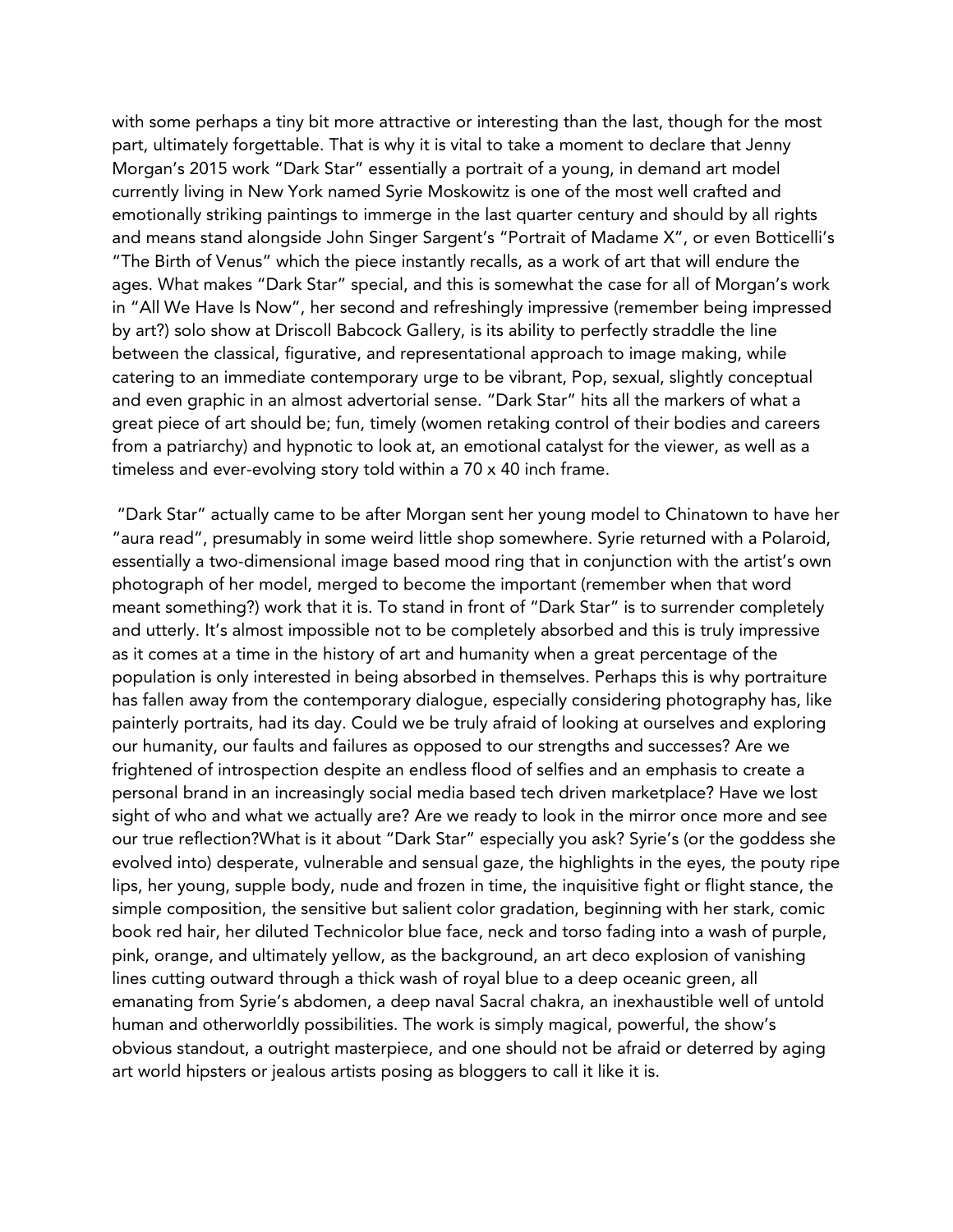

Jenny Morgan, Dark Star" 2015 Oil on canvas 70 x 40 inches

Morgan is all too aware of the obstacles she faces in making works of this nature. Even John Driscoll, the gallery's owner, expressed how difficult it would be to package and ultimately sell this particular body of work to a collective consciousness of buyers still caught up in the vicious cycle of the market driven deification of "Crapstraction" and "Zombie Formalism" or whatever you want to call indiscriminately throwing paint on a canvas. It's a testament to Mr. Driscoll and the gallery's young director Tess Schwab for standing behind Ms. Morgan and her work, which varies quite a bit from her first show at the gallery, 2013's "How To Find A Ghost"